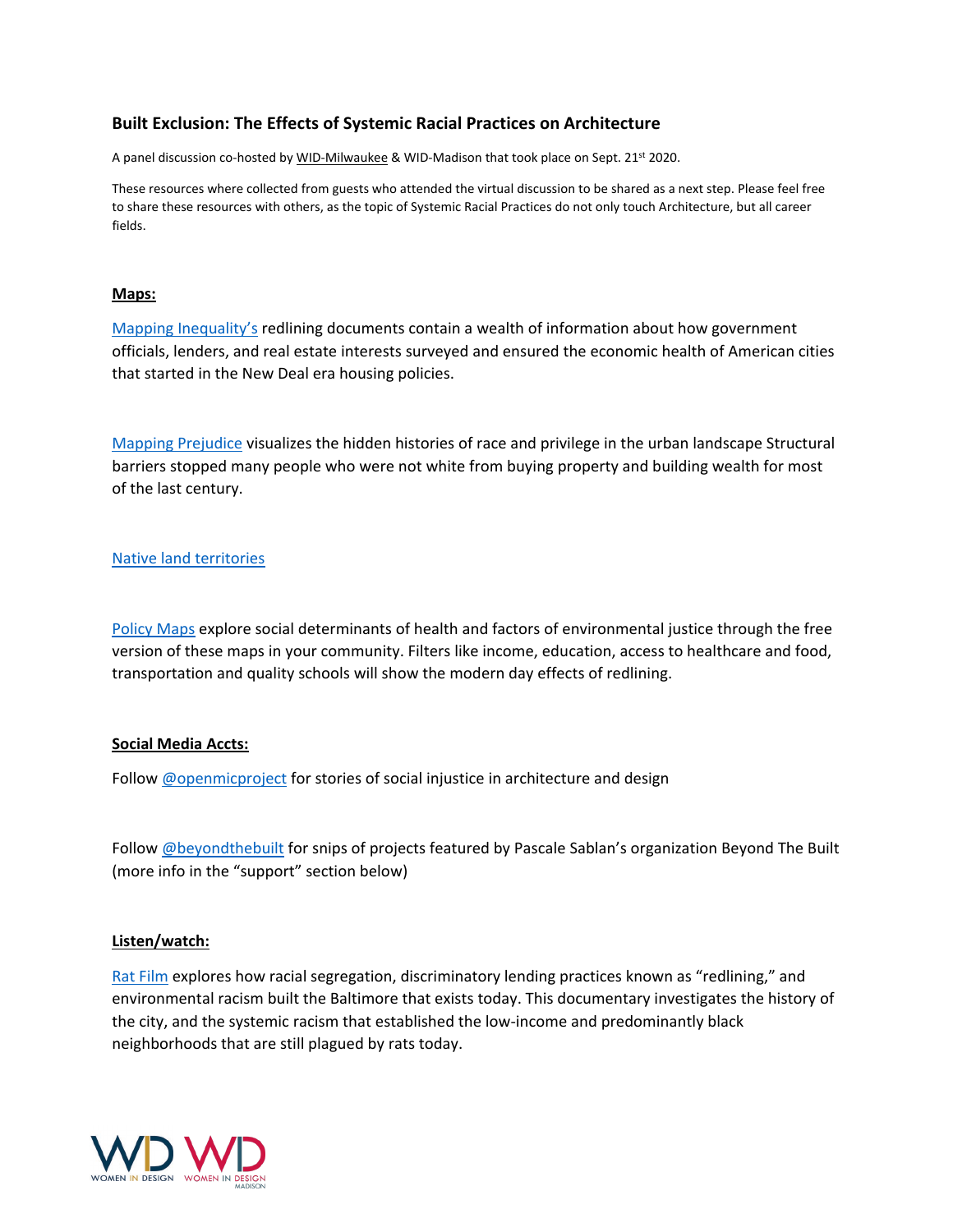In the podcast "By Every [Measure"](https://radiomilwaukee.org/measure/) Reggie Jackson and Tarik Moody explore systemic racism in various sectors of Milwaukee. Using data, the series examines the immense disparities that are systemically woven into the Black experience in Milwaukee, making it one of the worst cities in the nation for its Black residents, by every measure.

This YouTube recording of Dr. Ibram X Kendi's panel [discussion](https://www.youtube.com/watch?v=yZse2Ji4AIw) on Social Justice was attended by over 11,000 people and covers a number of topics related to Social Justice. Listen at about 33:00 for a discussion about the perception of 'dangerous black neighborhoods'.

The Pruitt-Igoe Myth (2011) documentary examines the development and failure of a 1950's housing estate in St. Louis. (Rent on [Vimeo](https://vimeo.com/ondemand/thepruittigoemyth) for \$3.95)

Design Justice [Webinar](https://register.gotowebinar.com/recording/viewRecording/646790321716896013/4957854468149080579/valicea@nyvarch.com?registrantKey=6986623845682850320&type=ATTENDEEEMAILRECORDINGLINK) from AIA Large Firm Round Table featuring Bryan Lee from [Colloqate](https://colloqate.org/design-justice-for-black-lives) and other panelists

[Design](https://corporate.target.com/article/2020/05/design-for-all-film) for All examines how an inclusive approach to design affects culture and improves the ways we relate to the built environment, to our communities, and to one another.

### **Attend these:**

AIA New [Jersey](https://aia-nj.org/event/equity-in-the-profession-building-a-more-diverse-architecture-industry/) has lecture series on Equity in the Profession and Architectural Education

The Association for [Community](https://www.communitydesign.org/2020-webinar-series) design is a network of individuals, organizations, and institutions committed to increasing the capacity of planning and design professions to better serve communities. They have a number of upcoming webinars through 2021

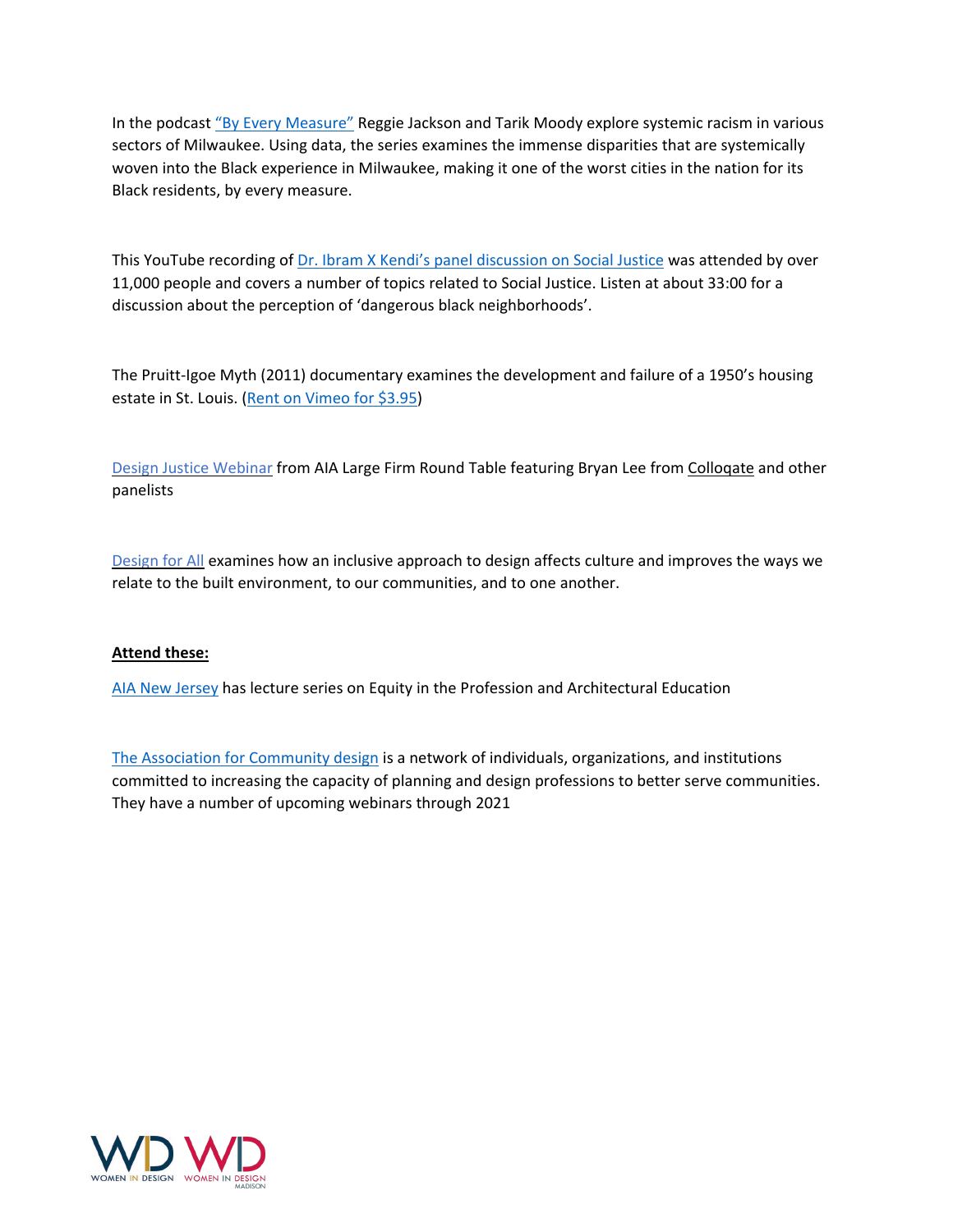### **Resources to more Resources:**

Black [Designers](https://docs.google.com/document/d/e/2PACX-1vRkuF9o4WDiRW8v2nAPfJRttbZty5MADnFCt38PC4JPbqWMr4VrT307fzz5uAcYupTaWVwTrz-N8pUb/pub#id.ypq12zw7wh19) Resource is intended to uplift Black design communities, serve as a resource for communities in need of pro bono design services, and serve as a resource to non-Black and white people to deepen our anti-racism work within design disciplines.

Your Black [Friends](https://www.yourblackfriendsarebusy.com/) are Busy is a growing resource for learning about anti-racism, and supporting the people & organizations doing important work for the Black Lives Matter movement.

### **Support:**

[NOMA'](https://www.noma.net/about-noma/)s mission, rooted in a rich legacy of activism, is to empower our local chapters and membership to foster justice and equity in communities of color through outreach, community advocacy, professional development and design excellence.

[WISCO](https://www.wisconoma.com/about) NOMA is diverse network of Architects and Designers across the State of Wisconsin. Their mission is to combat the disadvantages that prevent underrepresented populations from pursuing a career in Architecture or a related profession and provide resources to those interested in attaining accredited degrees and licenses.

The [Nehemiah](https://nehemiah.org/) Center for Urban Leadership Development works to engage the greater Madison community to empower African American individuals, families, and communities to bring about hope, transformation, and justice.

[Beyond](https://www.beyondthebuilt.com/about) the Built Environment uniquely address the inequitable disparities in architecture by providing a holistic platform aimed to support numerous stages of the architecture pipeline. They promote agency among diverse audiences and advocate for equity in the built environment.

Leaders Igniting [Transformation](https://www.litmke.org/about-lit) is a youth of color led organization in Milwaukee that organizes young people to build independent political power for social, racial, and economic justice. The organizing of young people to define the future of our communities through public policy and cultural change.

Love On Black [Women](https://loveonblackwomen.com/) is a people-driven fund that collects donations that are used for Black Women in need. Funds go to women who are caught in situations such as domestic abuse, homelessness, and other emergency needs.

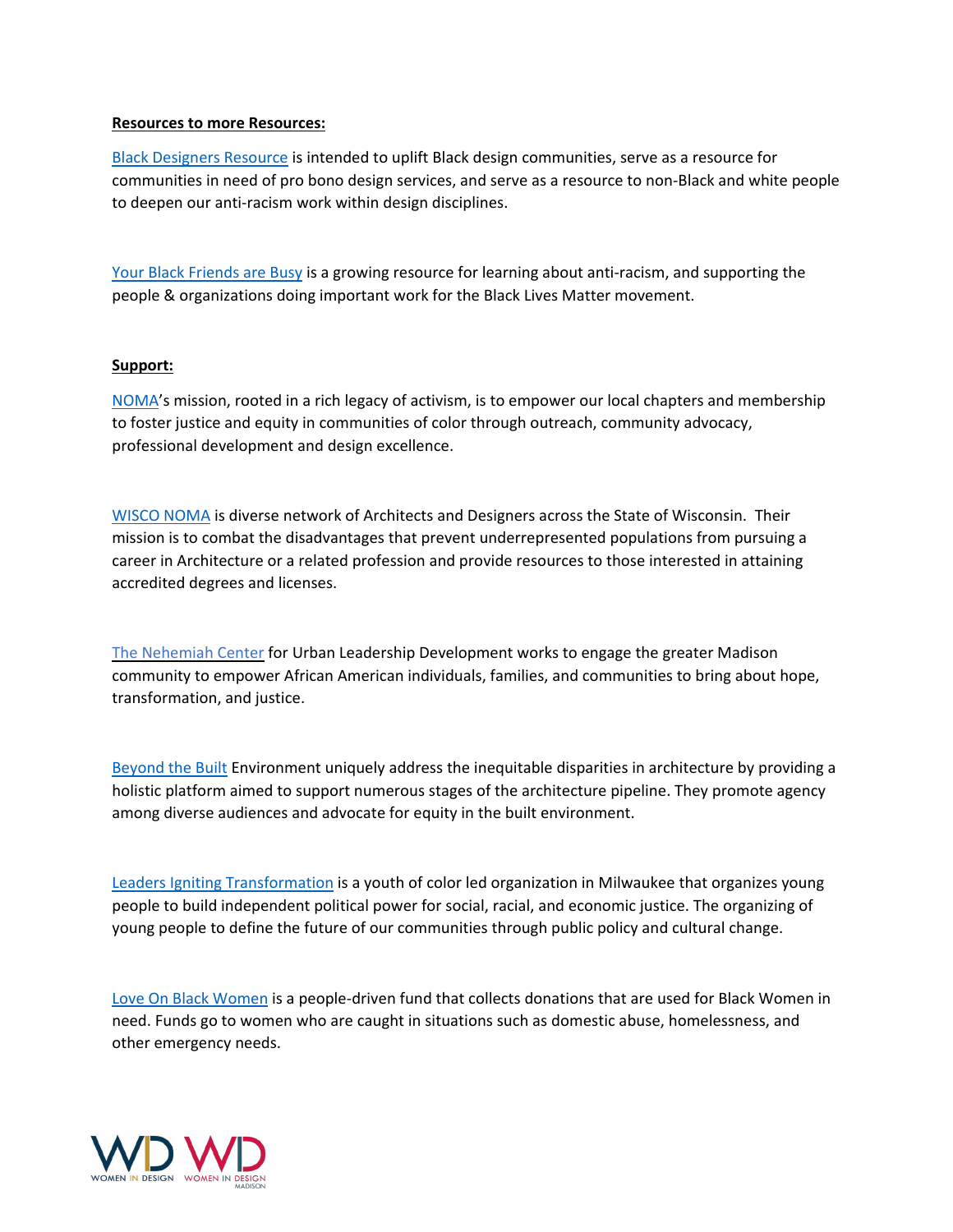ACE [Mentor](https://www.acementor.org/affiliates/wisconsin/milwaukee/about-us/) is a nationwide program designed to introduce high school students to the wide range of career opportunities open to young people in architecture, construction, engineering, and related areas of building design and construction industry. Student teams work directly with volunteer professionals from local firms.

TRUE [Skool](https://www.trueskool.org/designedawareness) is using Hip-Top culture is a positive empowering force, as it introduces students to past and present leaders, educates them on political and social issues through music, art, and creates new entrepreneurial opportunities as well as exposing them to different cultures and arts in ways that school never did.

The Boys and Girls Clubs of Greater [Milwaukee](https://www.bgcmilwaukee.org/) features the Earn and Learn Youth [Placement](https://www.employmilwaukee.org/Employ-Milwaukee/Programs--Services/Job-Placement/Earn--Learn-Summer-Youth-Employment.htm) Program to provide youth and young adults an entry level 6-8 week work opportunity. This paid opportunity exposes young people to a variety of industries while developing communication skills and expanding their abilities.

400 [Forward's](https://www.400forward.com/) mission is to "uplift girls by giving them the tools they need to address social issues created by unjust built environments of our inner-city communities'. The name was coined in light of the 400th living African American women recently becoming a licensed architect in 2017.

[Maydm](https://maydm.org/) provides girls and youth of color in grades 6-12 with skill based training for the technology sector.

Ubuntu Research and [Evaluation](https://www.ubunturesearch.com/) is a Milwaukee based "professional learning community run by black women who use liberation and beloved community frameworks to evaluate, facilitate, and strategize with individuals, organizations, and communities".

[Neu-Life](https://www.neu-life.org/) is a Milwaukee based company committed to empowering children and youth by equipping them with "necessary information, strategies, and support systems to have better self images, develop better life management skills, and cope with their environments by refraining from crime, drugs and other deviant behavior.

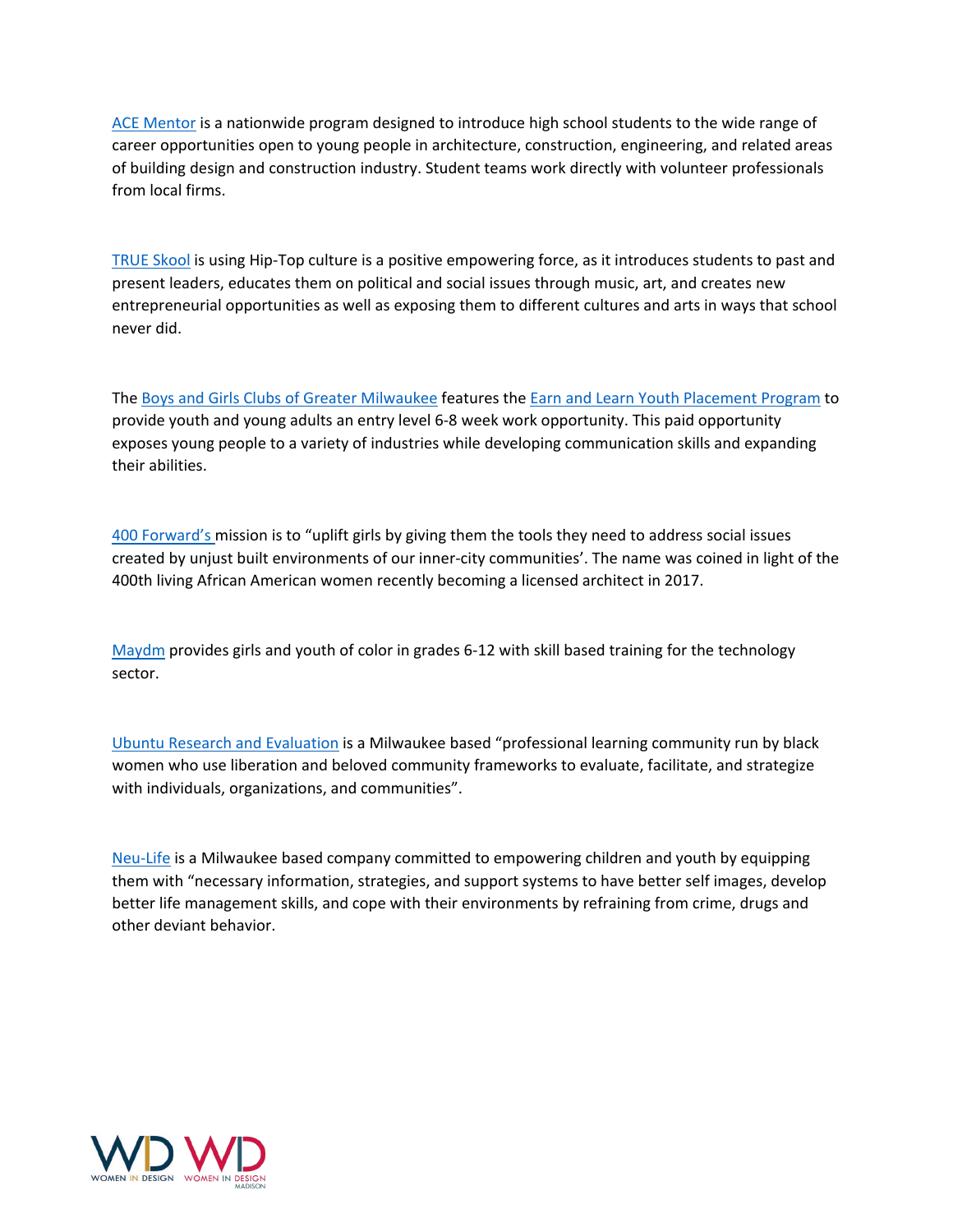### **They are doing it, so can you:**

Hip Hop [Architecture](http://hiphoparchitecture.com/) explores the intersection of Hip Hop culture and the built environment through three interconnected realms; media, professional practice, and academia. The goal of Hip Hop Architecture is to increase the number of underrepresented populations in the practice of architecture while simultaneously creating a new approach to architecture and design, one based on the Hip Hop's founding elements (DJ, Emcee, Graffiti and B-Boy/ B-Girl). Hip Hop Architecture is a manifestation of the widely accepted fifth element of Hip Hop, Knowledge of Self.

A designer, urbanist, and spatial justice activist, Liz [Ogbu](http://www.lizogbu.com/about/) is an expert on engaging and transforming unjust urban environments. Her multidisciplinary design and innovation practice, Studio O, operates at the intersection of racial and spatial justice. She collaborates with/in communities in need to leverage design to catalyze sustained social impact.

Step Up: Equity [Matters](https://www.stepupforequity.com/challenge) is a movement for change. We believe the focus on equity will attract and retain diversity at all levels of the organizations from entry-level roles to the boardrooms. Equitable organizations don't just welcome and appreciate diversity; they truly value it. As a result, our purpose is to improve organizational and individual capabilities to practice equity.

This Statement titled "On The Futility of [Listening"](https://onthefutilityoflistening.cargo.site/) from the Black Student Alliance at Columbia University's Graduate School of Architecture, Planning and Preservation to the Columbia GSAPP Dean, Faculty and Administration includes actionable strategies to "thwart anti-black sentiment, acts and ideology" within the program.

DAP [Collective](https://www.dapcollective.com/) - Design as Protest is a coalition of designers mobilizing strategy to dismantle the privilege and powers structures that use architecture and design as tools of oppression.

[Sustainable](https://network.aia.org/blogs/brian-mclaren/2017/12/31/sustainable-justice-committee?CommunityKey=6cb91d7c-05dc-4b48-97ea-b36b6034093e&tab=) Justice Guidelines - The AAJ has published the Sustainable Justice Guidelines. This compilation of sustainability goals, metrics, and targets, along with links to the research and built examples that support them, will help to inform all stakeholders in the field of justice architecture of the possibility and potential of building projects to advance shared goals for the justice system and our broader society. The Sustainable Justice Guidelines include 36 detailed strategies supported by evidence-based research and exemplified by AIA award-winning buildings from across North America.